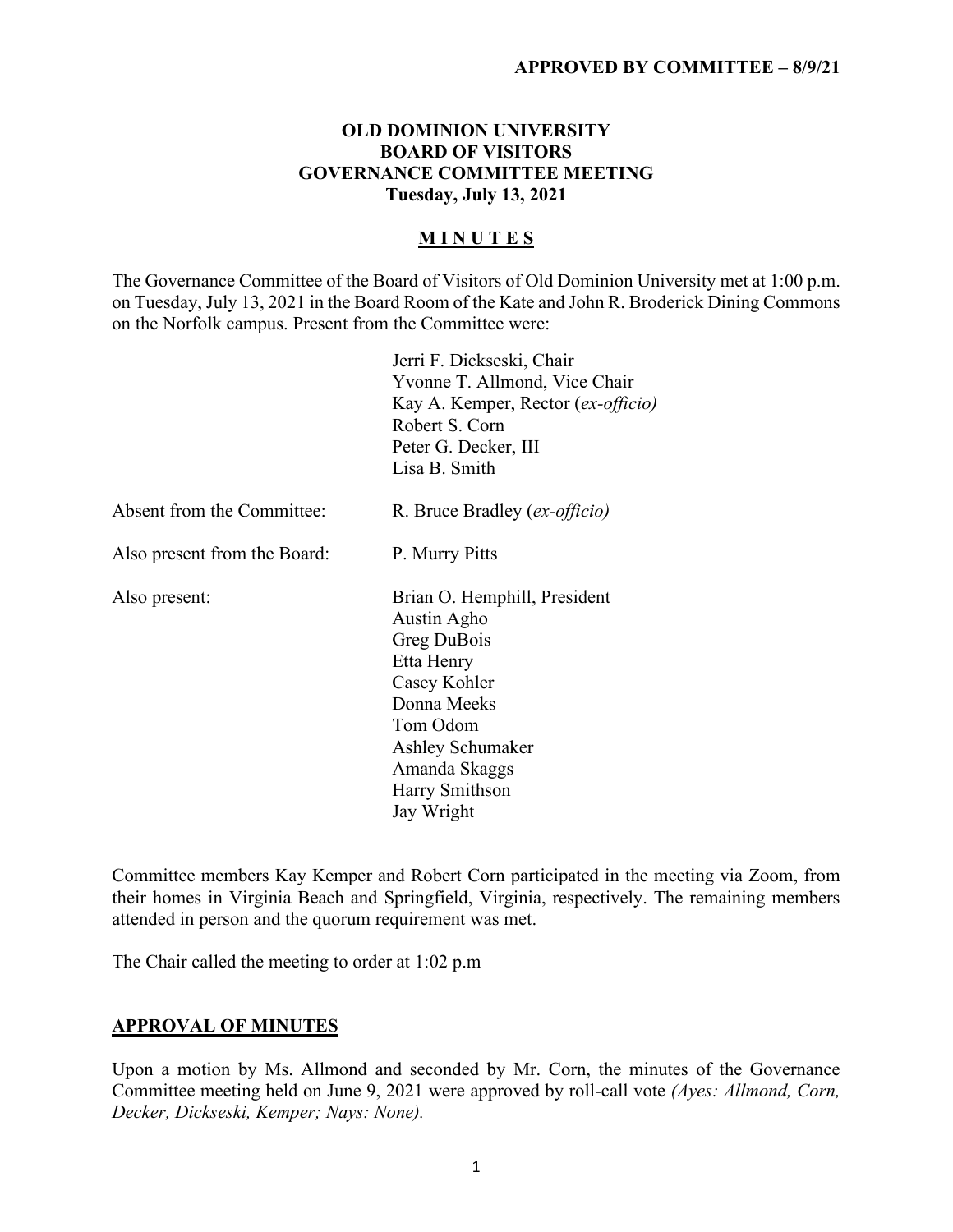#### **REPORT FROM NAMING SUBCOMMITTEE**

On behalf of the Naming Subcommittee, Ms. Dickseski reported that the subcommittee held its first meeting to discuss what it expected to accomplish. It will review a draft policy for recommendation to the Board as a guide for any kind of renaming effort. The need for the renaming effort to be separate from the naming process that falls under the Office of Development was emphasized. It will also recommend draft language for the Bylaws to be considered by the Governance Committee for recommendation to the full Board and develop a task force comprised of key stakeholders including faculty, community and the administration. The subcommittee will present their recommendations to the Governance Committee, which will then take it to the full Board for discussion and approval. The Task Force will then be the receptor for any recommendations under the approved process. Ms. Dickseski noted the importance of beginning this process with input from President Hemphill.

#### **RECOMMENDED REVISIONS TO BOARD POLICY 1107, BOARD OF VISITORS MEETING SCHEDULING AND PROCEDURES**

At the request of the Chair, Ms. Meeks provided an overview of the proposed revisions to Board Policy 1107, Board of Vsiitors Meeting Scheduling and Procedures. She noted that the policy was expanded to add some of the details that are currently included in the Bylaws and to include detailed information about meeting notices, closed meetings, voting procedures, and meeting minutes as recommended in the Board Governance Audit. Information from current Board Policy 1105, Participation in Board of Visitors Meetings by Electronic Means of Communication in the Event of Emergency or Personal Matter or Certain Disabilities, was also folded into Policy 1107 and expanded and is recommended for rescission if the revisions of Policy 1107 are approved. In addition, the details currently included in the Bylaws are also proposed for deletion. Ms. Skaggs added that there was a bit of disconnect between which details were in the Bylaws, what was included in Board policy, and what was done in practice, so this would bring it all together in one document. Including information about closed session, especially as it relates to FOIA requirements, provides an easy reference for Board members. Links were added to the Code of Virginia whenever it is referenced.

The proposed revisions were discussed individually. It was pointed out that clarifying language was added regarding voting by the Rector and committee chairs since this issue arose at one of the meetings in the recent past. As clarified by University Counsel and in accordance with *Robert's Rules*, the full Board is a large enough body that the Rector's vote is not required unless to break a tie. Membership on the committees however, are smaller and the committee chairs should vote. It was noted as well that the Rector serves as an ex-officio member of the standing committees and as such should be included in committee votes.

Ms. Smith asked why the details of the Code of Virginia are included in the policy rather than just a reference and link to the Code. She voiced her concern that the policy may be out of compliance should there be a change to the statute. The Chair stated her preference to have as much detail as possible in the policy. Mr. Wright indicated that adding the detail satisfies SACSCOC requirements and Ms. Skaggs added that this was also suggested in the Board governance audit based on a recommendation of the Association of Governing Boards that the detail be included in a policy or the Bylaws, and it is her opinion that it be in Board policy, which is proposed to be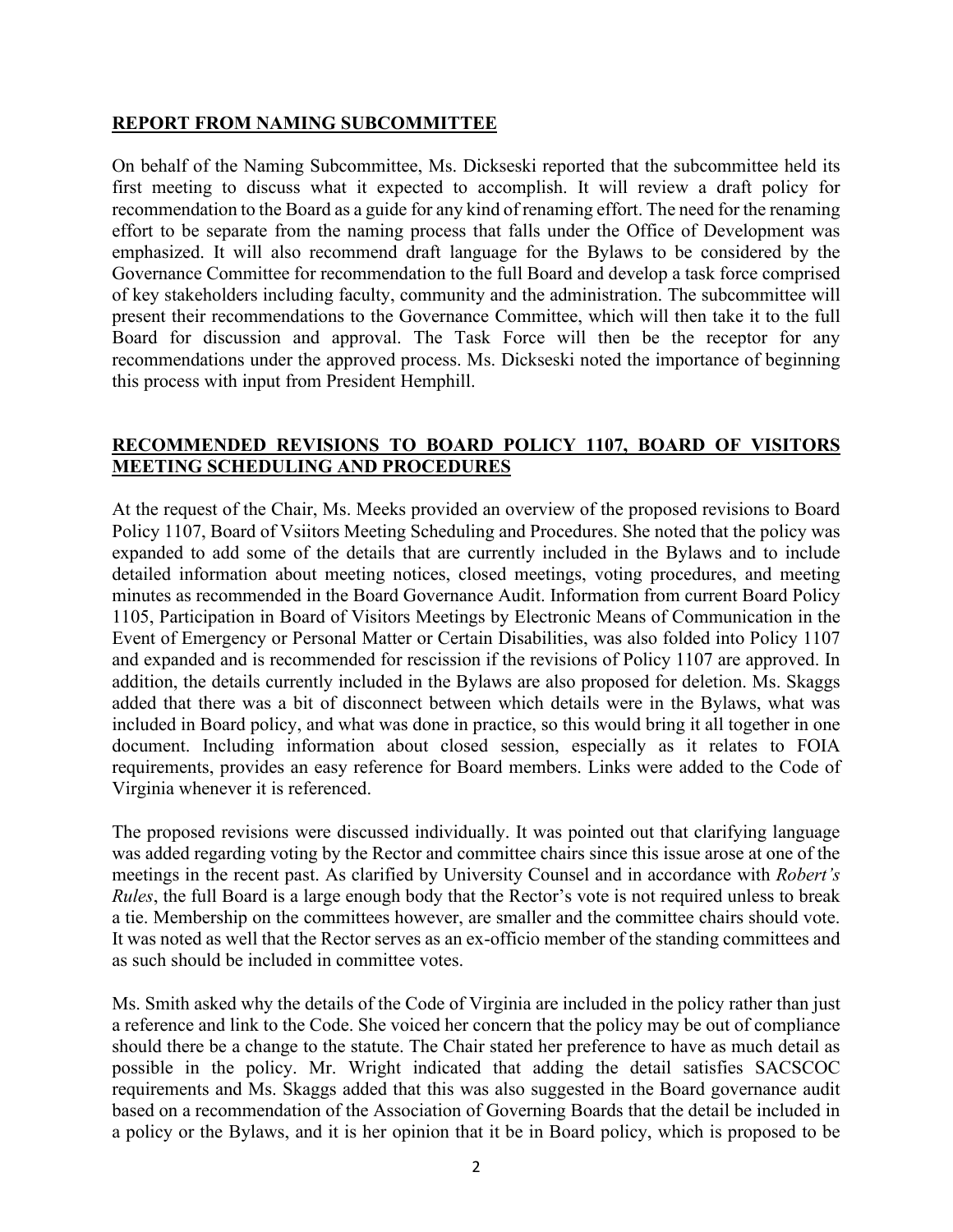referenced in the Bylaws. Ms. Meeks added that Board Policy 1110 authorizes University Counsel to make changes to policies to reflect changes to the law. Ms. Allmond asked if someone tracks the law to make sure those changes are made, to which Mr. Wright responded his office is kept apprised of changes to the law through their list-serve and Annie Morris Gibson also keeps track of changes to the laws impacting the University. SCHEV also sends out notifications about changes to the law. It was noted that these types of requirements are covered in SCHEV's orientation for new Board members and now board members are required to take training every two years, and each of the institutions can satisfy this requirement by offering SCHEV-approved training to its board at either an in-house orientation or a retreat. The Rector also suggested that Board members can also be made aware of new laws affecting them in the General Assembly reports they receive from the University.

Upon a motion made by Mr. Decker and seconded by Ms. Allmond, the proposed revisions to Board Policy 1107 were approved by roll-call vote *(Ayes: Allmond, Corn, Decker, Dickseski, Kemper, Smith; Nays: None).* Ms. Dickseski thanked Donna, Amanda and Jay for the work they put into these proposed revisions.

# **CONTINUED REVIEW OF PROPOSED BYLAWS REVISIONS**

Prior to continuing its review of the proposed Bylaws revisions, Ms. Meeks advised the Committee that the Bylaws being shared reflect the revisions approved by the Board at its meeting in June, the best practices revisions already approved by the Committee, and the revisions discussed by the Committee at its last meeting but not yet approved by the Committee. The items left for discussion are highlighted. The Committee reviewed the following proposed revisions:

- Delete Sections 3.06-3.09 that include the detail added to Policy 1107
- Section 4.09, Removal At the request of the Committee during its last meeting, Ms. Meeks reviewed the Bylaws of the other Virginia doctoral insitutions as well as Radford and found that no other Boards include a provision for removal of committee chairs. The decision was made to delete Section 4.09 in its entirety.
- Section 6.04, Vacancies The Committee agreed to the proposed revision to authorize the Governance Committee to establish a process for filling officer vacancies.
- Section 6.05c, Committees The Committee agreed to the proposed revisions to enable the Rector to serve as an ex-officio member of all committees, including the Nominating the Presidential Search Committees.
- Section 6.06, Vice Rector The Committee agreed to the proposed revision to enable the Vice Rector to serve as an ex-officio member of all committees.
- Section 6.07, Secretary The Committee agreed to the removal of the reference to sections of the Bylaws that pertain to the Executive Secretary to the Board since this section addresses the role of the elected Secretary of the Board.
- Section 6.08, Other Representatives to the Board The Committee agreed to change "Board" to "Rector"
- Section 8.01.c, Vacancy The Committee agreed to the proposed revisions to the procedures for filling the vacancy of the Chief Audit Executive position.
- Section 10.01, Suspension of Bylaws The Committee agreed to the proposed revision to "two-thirds" but removed the added language, "for the duration of the meeting." Mr.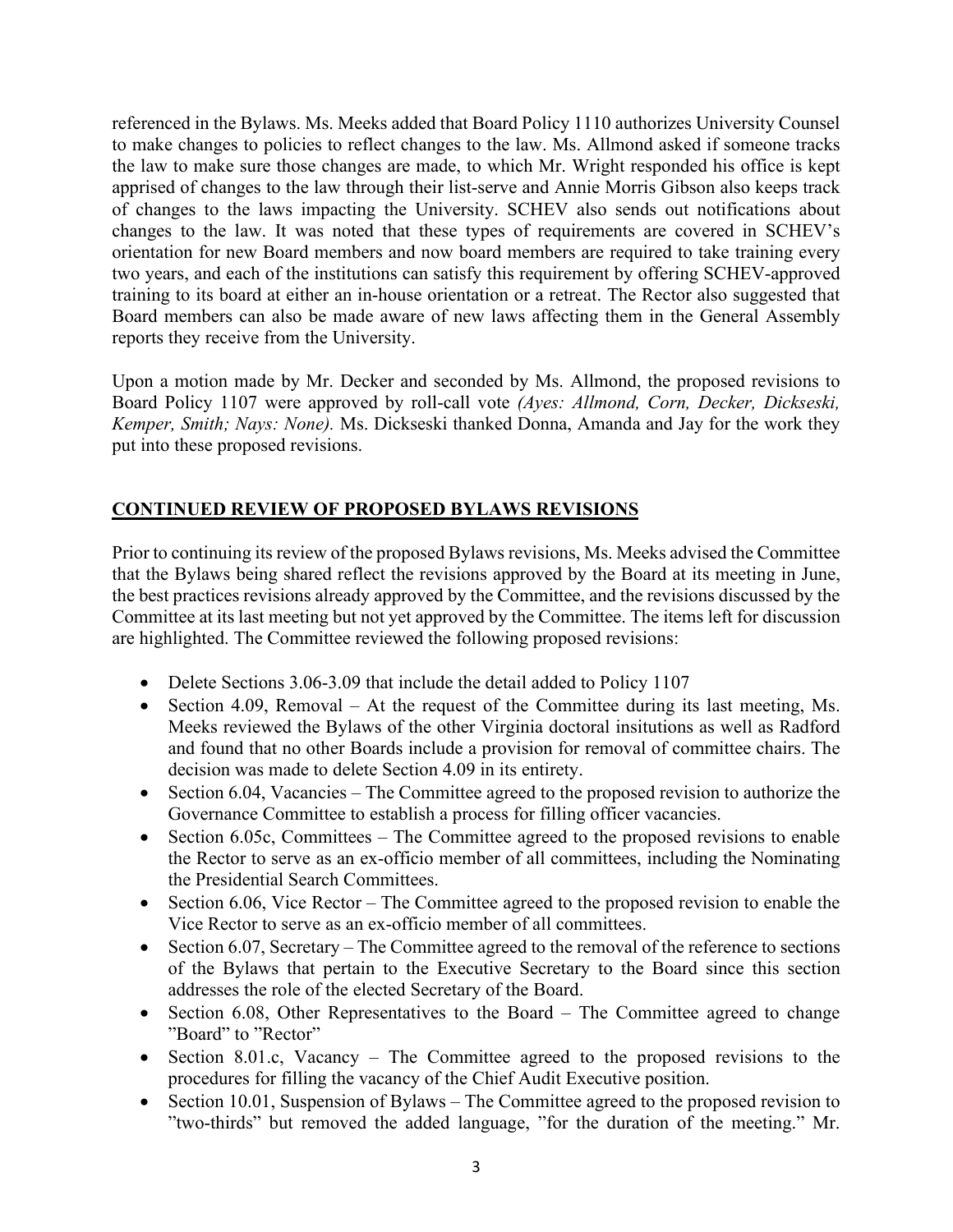Wright suggested that the Board may define what is meant by "temporary" in its motion to suspend the Bylaws for each particular situation rather than having it in the Bylaws.

• Section 11.01, Procedure – The Committee agreed to the change to "two-thirds" and the change of notice for proposed Bylaws revisions from 45 to 30 calendar days.

Upon a motion made by Ms. Smith and seconded by Ms. Allmond, the proposed revisions as noted above and the revisions to Sections 4.02, 4.02.e, 4.03, 5.01, 5.01.a, 5.01.c, 6.01, 7.02.a., and rescission of Section 4.03 discussed and agreed to at the meeting on June 9, 2021 were approved by roll-call vote vote *(Ayes: Allmond, Corn, Decker, Dickseski, Kemper, Smith; Nays: None).* 

## **REVIEW UNIVERSITY COUNSEL'S RECOMMENDATIONS ON BOARD-LEVEL POLICIES**

Jay Wright referred the Committee members to the list of Board policies and his recommendation on which current Board policies may be removed as board-level policies. He noted that several of the policies that relate to faculty already appear in the Faculty Handbook and, unless required by statute or another reason for remaining a board policy, could continue to be in effect and reside solely in the Faculty Handbook. However, he has suggested that the Faculty Senate be consulted in the spirit of shared governance. In addition, several of the financial policies were recommended for removal as board-level policy.

Ms. Meeks added that a suggestion has been made by Academic Affairs that Policy 1104, Representation to the Board of Visitors, be revised to add faculty representatives to the Athletics and Audit & Compliance Committees. Provost Agho clarified that this was an inquiry by some faculty members but not a formal request from the Faculty Senate. There was concurrence that faculty representation is not needed on the Governance Committee since it serves an administrative role for the Board, whereas the others have direct or indirect impact on serving the student body. It was noted that the student representative to the Board is invited to attend all committee meetings. Ms. Skaggs was asked her opinion about having a faculty representative on the Audit & Compliance Committee. She commented that she didn't have a strong feeling either way but wondered what the Board feels the benefit would be in having a faculty representative to the committee since it generally receives briefings on audit reports rather than taking votes on issues. She offered to research the other institutions to see if they have faculty representatives on their audit committees. The chair reiterated the importance of there being a discerning factor if the decision is made to not have a faculty representative to all six of the standing committees. Committee members concurred that a faculty representative should be added to the Athletics Committee, but tabled further discussion until more information is known about faculty representation on audit committees at other institutions. Following discussion, Ms. Meeks can work with Mr. Wright and Ms. Skaggs to draft revisions to the policy for the Committee's consideration.

Ms. Dickseski stated that the Committee needs to further discuss a process for reviewing these policies for agreement on which to propose for removal as Board policy and how to formalize the review process for the remaining policies. Ms. Smith said that it would be helpful to the Committee to know why they were executed as Board policy in the first place. Mr. Wright said that many of these policies pre-date his arrival at the University and that they will still remain policies but not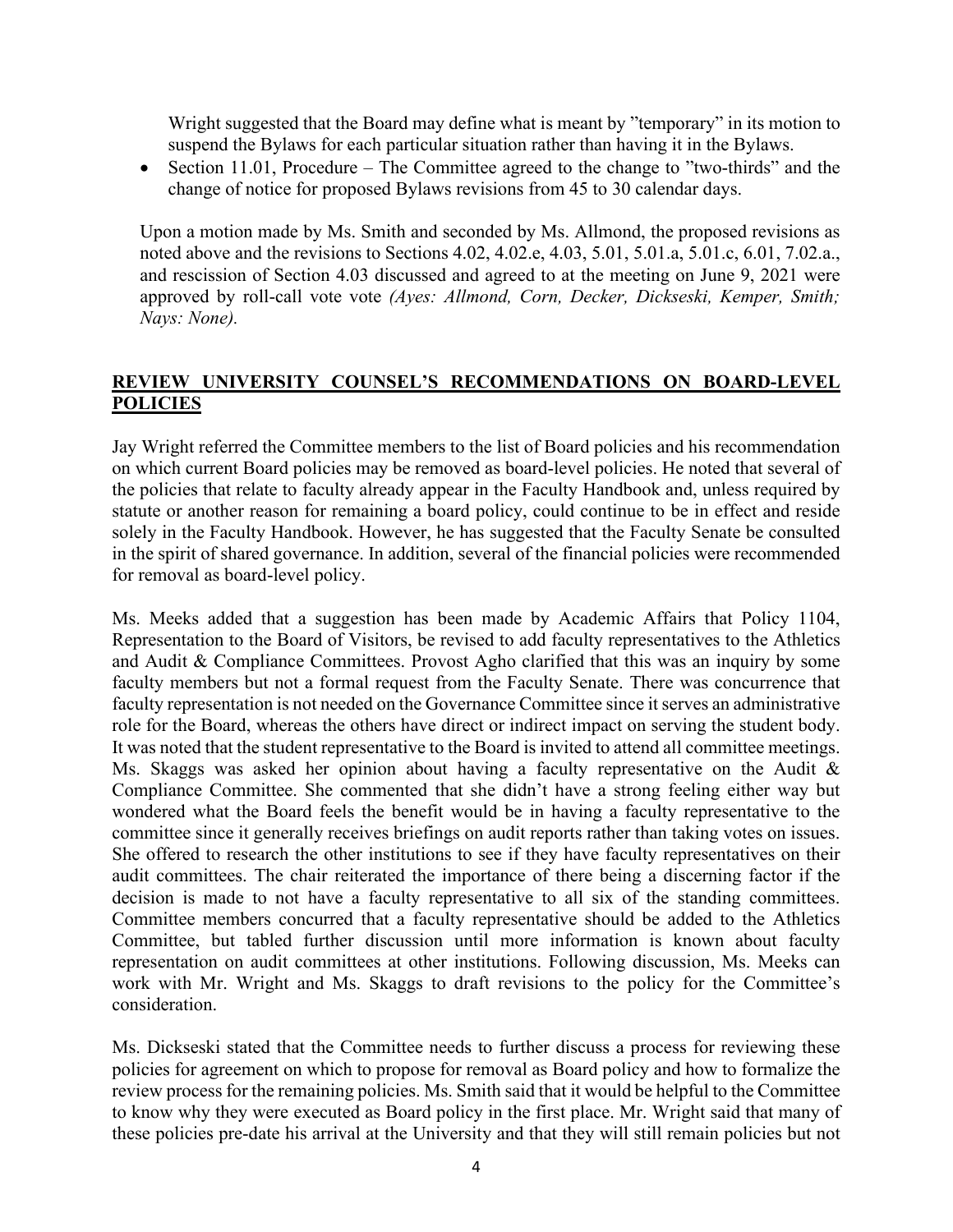at the board level, however, Ms. Smith said that the Board minutes might include rationale for why they were approved as Board policies to begin with. The Chair proposed that the Committee look at categorizing the policies, with the first group being those proposed for removal, during it's next two-hour meeting, and then from then on holding one-hour meetings to tackle them in smaller chunks.

Ms. Meeks noted that the list of policies includes a designated responsible administrator for each policy. The Committee, in its discussions, may consider tasking the responsible administrator to review and propose revisions for those policies that fall under his or her area. In addition, to address the SACSCOC requirement, the Committee should develop a formal review process such that these policies are reviewed on a regular schedule (for example, every five years) and brought to the Committee for revisions or, if no revisions are required, reaffirmation for presentation to the Board for approval, thus ensuring that no policy is outdated. Ms. Dickseski said that once the Committee does this initial review and establishes a process for full Board approval, this can be part of the regular Govenance Committee process.

## **DISCUSSION OF NOMINATIONS PROCESS**

Ms. Smith provided an overview of the nominations process in accordance with the Board's current Bylaws. A call for nominations will be sent out next week, allowing for a 15-day turnaround for receipt of nominations by August 3. The Nominating Committee will then need to meet to come up with a proposed slate of officers for the Board to approve at its meeting in September. She noted that the current Bylaws state that nominees must have at least one year remaining in their term of appointment. The Bylaws also state that an officer may not hold office for more than term, but a partial term of one year or less should not be considered.

In accordance with these Bylaws provisions, only five board members could not be considered for nomination. The Board agreed at its meeting in June that the Governance Committee members serve as the Nominating Committee. Ms. Kemper will have rolled off the Committee in her exofficio role as rector, but the question remains whether an alternate be asked to step in for Mr. Bradley as interim-Rector and presumably a candidate for Rector. Mr. Wright advised that an alternate be asked to participate, so Ms. Smith will ask Mr. Harris to serve in that role as one of the alternates approved by the Board.

## **NEXT STEPS**

The Chair said that Ms. Meeks has suggested to her and the Rector that the next meeting of the Committee be moved from August 10 to August 9 to coincide with the Executive Committee meeting to accommodate those Board members especially who must travel to attend in-person meetings. Ms. Meeks said that a suggested schedule, discussed with the Rector and Ms. Dicksesk, is for the Executive Committee to meet from noon to 1 p.m. on August 9, followed by the Governance Committee meeting from 1 to 2 pm. Lunch will be available in the President's Dining Room from 11:30 a.m. to Noon. Subsequent meetings of the Committee could then be scheduled on the same days as the scheduled Executive Committee meetings and during the two-day quarterly board meeting schedule.